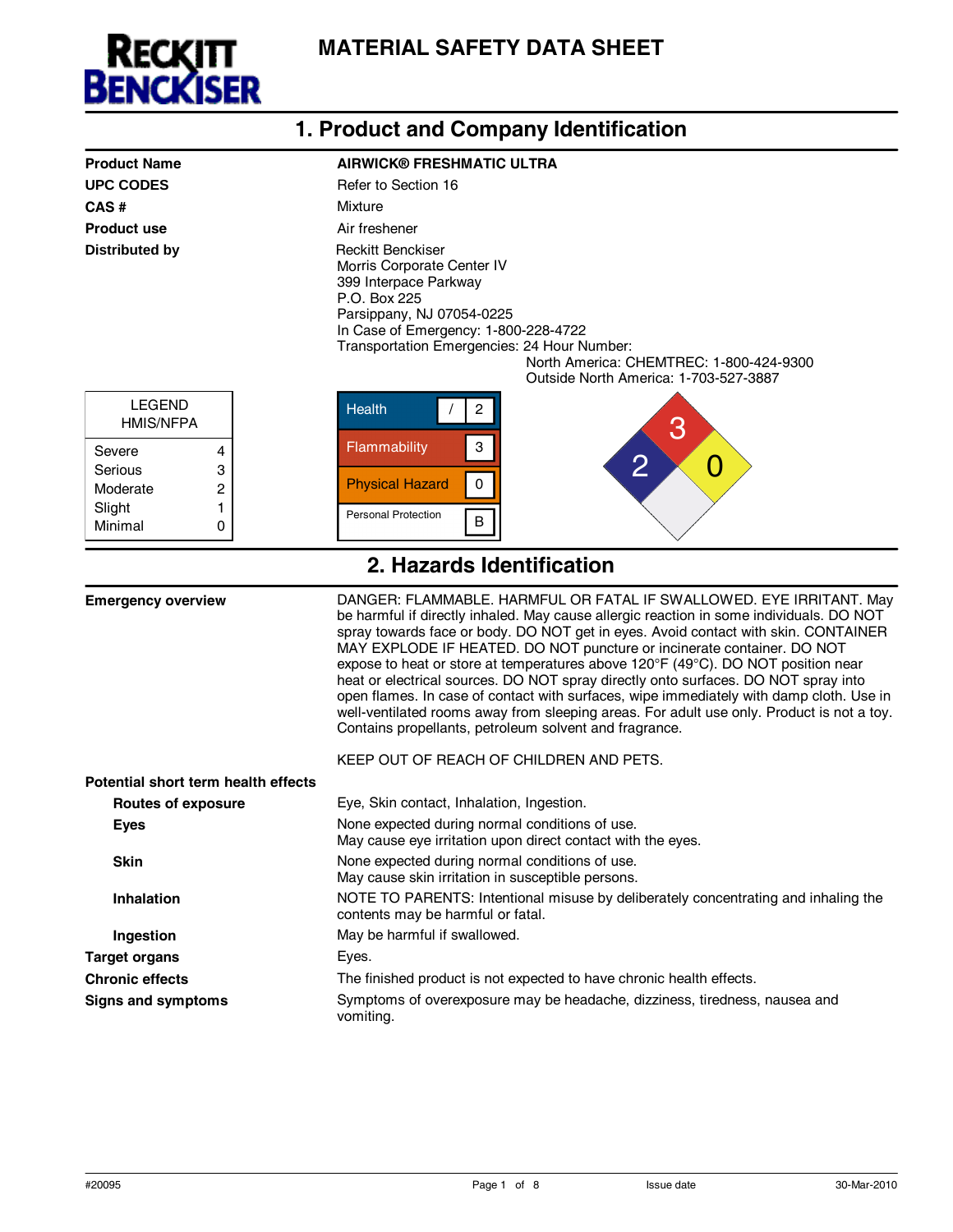# **3. Composition / Information on Ingredients**

| Ingredient(s)                               | CAS#       | <b>Percent</b> |
|---------------------------------------------|------------|----------------|
| Distillates (petroleum), light hydrotreated | 64742-47-8 | $40 - 60$      |
| Propane                                     | 74-98-6    | $2.5 - 10$     |
| <b>Butane</b>                               | 106-97-8   | $10 - 20$      |
| Ethane, 1,1-difluoro-                       | 75-37-6    | $10 - 20$      |
| Proprietary fragrance                       | Mixture    | $1 - 2.5$      |

| <b>4. First Aid Measures</b>                  |                                                                                                                                                                                                                                                                                                                                                                                                                          |  |
|-----------------------------------------------|--------------------------------------------------------------------------------------------------------------------------------------------------------------------------------------------------------------------------------------------------------------------------------------------------------------------------------------------------------------------------------------------------------------------------|--|
| <b>First aid procedures</b>                   |                                                                                                                                                                                                                                                                                                                                                                                                                          |  |
| Eye contact                                   | If in eyes, IMMEDIATELY rinse eyes with water. Remove any contact lenses and<br>continue rinsing eyes for at least 15 minutes. If irritation persists, get medical attention.                                                                                                                                                                                                                                            |  |
| <b>Skin contact</b>                           | If on skin, wash area with soap and water. Discontinue use IMMEDIATELY and get<br>medical attention if a reaction develops.                                                                                                                                                                                                                                                                                              |  |
| Inhalation                                    | Move to fresh air in case of accidental inhalation of dust or fumes from overheating or<br>combustion.                                                                                                                                                                                                                                                                                                                   |  |
| Ingestion                                     | If swallowed, do NOT induce vomiting. IMMEDIATELY call a Physician or Poison<br>Control Center.                                                                                                                                                                                                                                                                                                                          |  |
| Notes to physician                            | Contains: Propellants, petroleum solvent and fragrance oils.                                                                                                                                                                                                                                                                                                                                                             |  |
| <b>General advice</b>                         | Do not puncture or incinerate container. Keep away from sources of ignition. No<br>smoking. If you feel unwell, seek medical advice (show the label where possible).<br>Ensure that medical personnel are aware of the material(s) involved, and take<br>precautions to protect themselves. Show this safety data sheet to the doctor in<br>attendance. Avoid contact with eyes and skin. Keep out of reach of children. |  |
|                                               | 5. Fire Fighting Measures                                                                                                                                                                                                                                                                                                                                                                                                |  |
| <b>Flammable properties</b>                   | Extremely flammable. Exposure to temperatures above $49^{\circ}C$ (120 $^{\circ}F$ ) may cause<br>bursting. All aerosols are pressurised products and will eventually burst if exposed to<br>very high temperatures, or if involved in a fire. They will then release the propellant gas<br>which is extremely flammable (Butane).                                                                                       |  |
| <b>Extinguishing media</b>                    |                                                                                                                                                                                                                                                                                                                                                                                                                          |  |
| Suitable extinguishing media                  | Dry chemical. Foam.                                                                                                                                                                                                                                                                                                                                                                                                      |  |
| Unsuitable extinguishing media Water.         |                                                                                                                                                                                                                                                                                                                                                                                                                          |  |
| <b>Protection of firefighters</b>             |                                                                                                                                                                                                                                                                                                                                                                                                                          |  |
| Specific hazards arising from<br>the chemical | Contents under pressure. Pressurized container may explode when exposed to heat or<br>flame. Cool containers with flooding quantities of water until well after fire is out.                                                                                                                                                                                                                                             |  |

| 6. Accidental Release Measures                  |                                                                                                                                                                             |
|-------------------------------------------------|-----------------------------------------------------------------------------------------------------------------------------------------------------------------------------|
| Sensitivity to static discharge                 | Not available                                                                                                                                                               |
| Sensitivity to mechanical<br>impact             | Not available                                                                                                                                                               |
| <b>Explosion data</b>                           |                                                                                                                                                                             |
| <b>Hazardous combustion products</b>            | May include and are not limited to: Oxides of carbon.                                                                                                                       |
| <b>Protective equipment for</b><br>firefighters | Firefighters should wear full protective clothing including self contained breathing<br>apparatus.                                                                          |
| Specific hazards arising from<br>the chemical   | Contents under pressure. Pressurized container may explode when exposed to heat o<br>flame. Cool containers with flooding quantities of water until well after fire is out. |
| <b>Protection of firefighters</b>               |                                                                                                                                                                             |
| Unsuitable extinguishing media Water.           |                                                                                                                                                                             |
| Suitable extinguishing media                    | Dry chemical. Foam.                                                                                                                                                         |
| <b>Extinguishing media</b>                      |                                                                                                                                                                             |
|                                                 | very high temperatures, or if involved in a fire. They will then release the propellant ga<br>which is extremely flammable (Butane).                                        |

| <b>Personal precautions</b>    | Keep unnecessary personnel away.                                                                                                                                                                                                                                                                                 |
|--------------------------------|------------------------------------------------------------------------------------------------------------------------------------------------------------------------------------------------------------------------------------------------------------------------------------------------------------------|
| <b>Methods for containment</b> | Eliminate all ignition sources (no smoking, flares, sparks, or flames in immediate area).<br>Stop leak if you can do so without risk. Prevent entry into waterways, sewers,<br>basements or confined areas.                                                                                                      |
| Methods for cleaning up        | Before attempting clean up, refer to hazard data given above. Remove sources of<br>ignition. Although the chance of a significant spill or leak is unlikely in aerosol<br>containers, in the event of such an occurrence, absorb spilled material with a<br>non-flammable absorbent such as sand or vermiculite. |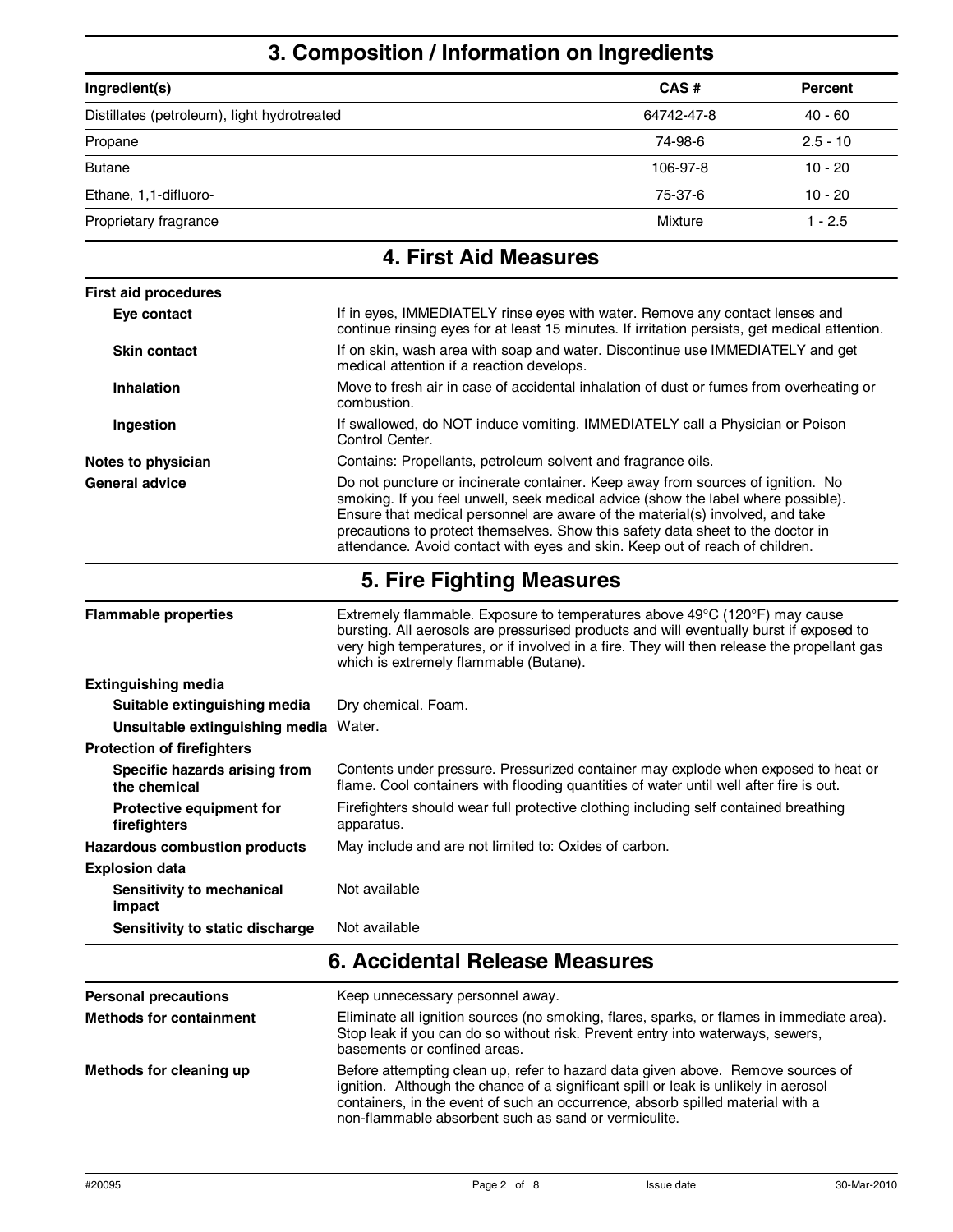| 7. Handling and Storage |                                                                                                                                                                                                                                                                                                                                                                                                                                                                                                                                                                                                                                                                                                                  |
|-------------------------|------------------------------------------------------------------------------------------------------------------------------------------------------------------------------------------------------------------------------------------------------------------------------------------------------------------------------------------------------------------------------------------------------------------------------------------------------------------------------------------------------------------------------------------------------------------------------------------------------------------------------------------------------------------------------------------------------------------|
| <b>Handling</b>         | Pressurised container: protect from sunlight and do not expose to temperatures<br>exceeding 50°C (120°F). Do not pierce or burn after use. Keep away from all sources of<br>ignition. Fires involving aerosols with flammable contents are severe and can spread<br>quickly. Warehouses or stores containing aerosols should therefore be separated from<br>other areas by a fire resistant construction. Stores should be well ventilated. The natural<br>ventilation in a large open warehouse building will normally be suitable.<br>Do not spray on a naked flame or any other incandescent material.<br>Use good industrial hygiene practices in handling this material. When using do not eat<br>or drink. |
|                         | DO NOT reuse batteries. Batteries contain 0% mercury/0% lead/0% cadmium.                                                                                                                                                                                                                                                                                                                                                                                                                                                                                                                                                                                                                                         |
| <b>Storage</b>          | Do not store at temperatures above 49 °C (120.2°F). Store in original container in a<br>cool, secure area inaccessible to children and pets. Keep away from heat, open flames<br>or other sources of ignition.                                                                                                                                                                                                                                                                                                                                                                                                                                                                                                   |
|                         | NOTE TO PARENTS: Intentional misuse by deliberately concentrating and inhaling<br>aerosol products may be harmful or fatal. Help stop inhalation abuse; for information<br>visit www.inhalant.org.                                                                                                                                                                                                                                                                                                                                                                                                                                                                                                               |

## **8. Exposure Controls / Personal Protection**

| <b>Exposure limits</b>                      |                                                                                                                                                     |
|---------------------------------------------|-----------------------------------------------------------------------------------------------------------------------------------------------------|
| Ingredient(s)                               | <b>Exposure Limits</b>                                                                                                                              |
| <b>Butane</b>                               | <b>ACGIH-TLV</b>                                                                                                                                    |
|                                             | TWA: 1000 ppm                                                                                                                                       |
|                                             | <b>OSHA-PEL</b>                                                                                                                                     |
|                                             | Not established                                                                                                                                     |
| Distillates (petroleum), light hydrotreated | <b>ACGIH-TLV</b>                                                                                                                                    |
|                                             | Not established                                                                                                                                     |
|                                             | <b>OSHA-PEL</b>                                                                                                                                     |
|                                             | Not established                                                                                                                                     |
| Ethane, 1,1-difluoro-                       | <b>ACGIH-TLV</b>                                                                                                                                    |
|                                             | Not established                                                                                                                                     |
|                                             | <b>OSHA-PEL</b>                                                                                                                                     |
|                                             | Not established                                                                                                                                     |
| Propane                                     | <b>ACGIH-TLV</b>                                                                                                                                    |
|                                             | TWA: 1000 ppm                                                                                                                                       |
|                                             | <b>OSHA-PEL</b>                                                                                                                                     |
|                                             | TWA: 1000 ppm                                                                                                                                       |
| Proprietary fragrance                       | <b>ACGIH-TLV</b>                                                                                                                                    |
|                                             | Not established                                                                                                                                     |
|                                             | <b>OSHA-PEL</b>                                                                                                                                     |
|                                             | Not established                                                                                                                                     |
| <b>Engineering controls</b>                 | Provide adequate ventilation.                                                                                                                       |
| Personal protective equipment               |                                                                                                                                                     |
| Eye / face protection                       | Avoid contact with eyes.<br>Emergency responders should wear full eye and face protection.                                                          |
| <b>Hand protection</b>                      | No special requirements under normal use conditions.<br>Emergency responders should wear impermeable gloves.                                        |
| Skin and body protection                    | No special requirements under normal use conditions.<br>Prolonged or frequent skin contact may produce an allergic reaction in some<br>individuals. |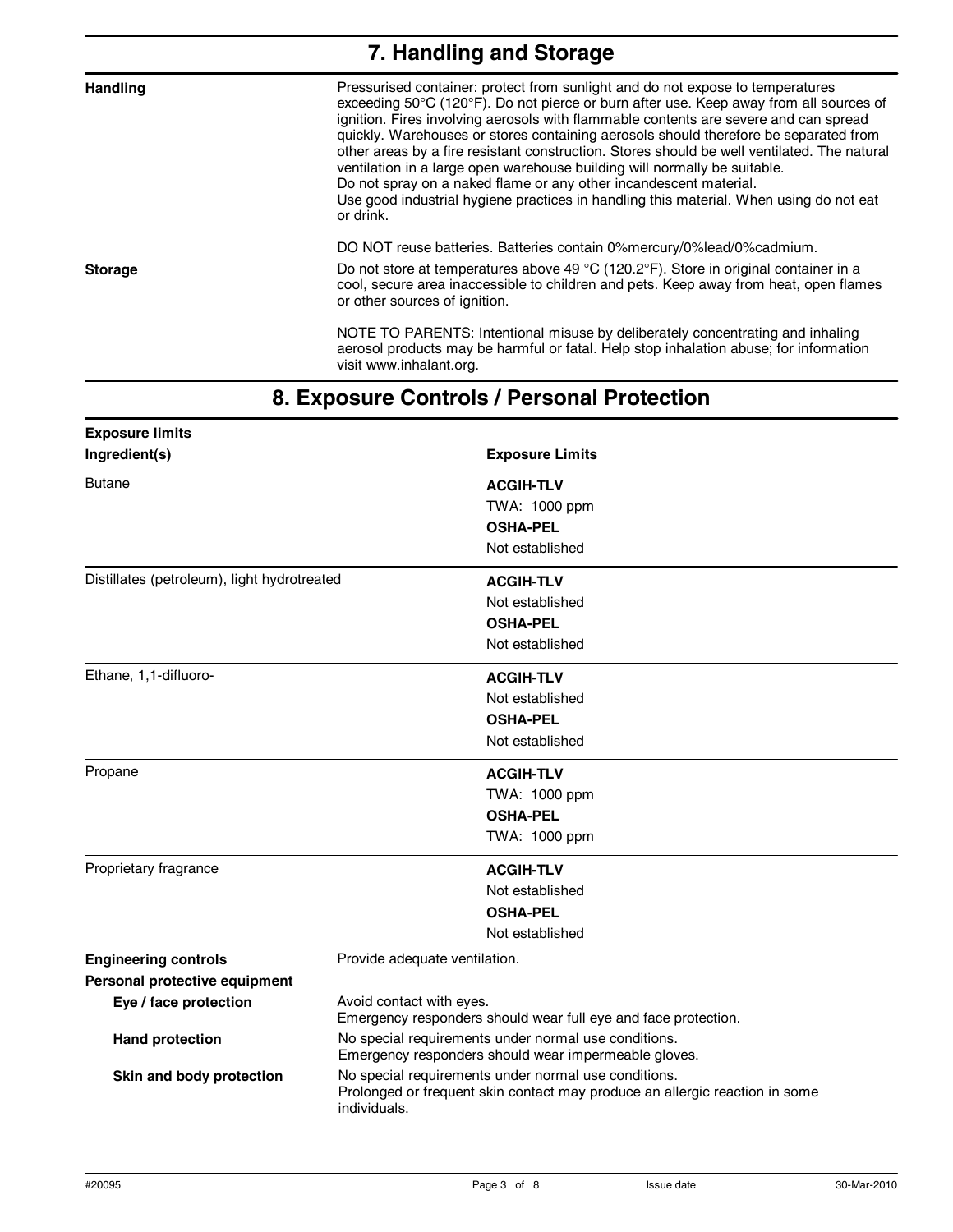| Appearance                                        | Spray         |
|---------------------------------------------------|---------------|
| Color                                             | Clear         |
| <b>Form</b>                                       | Aerosol.      |
| Odor                                              | Various       |
| <b>Odor threshold</b>                             | Not available |
| <b>Physical state</b>                             | Gas           |
| pH                                                | Not available |
| <b>Freezing point</b>                             | Not available |
| Pour point                                        | Not available |
| <b>Boiling point</b>                              | Not available |
| <b>Flash point</b>                                | Not available |
| <b>Evaporation rate</b>                           | Not available |
| Flammability limits in air, lower, %<br>by volume | Not available |
| Flammability limits in air, upper, %<br>by volume | Not available |
| Vapor pressure                                    | Not available |
| Vapor density                                     | Not available |
| <b>Specific gravity</b>                           | Not available |
| Octanol/water coefficient                         | Not available |
| <b>Auto-ignition temperature</b>                  | Not available |
|                                                   |               |

#### **9. Physical and Chemical Properties**

#### **10. Stability and Reactivity**

| <b>Chemical stability</b>          | Stable under recommended storage conditions.                                                                                                                                                                                                                                                                                                                                                                                                                                                  |
|------------------------------------|-----------------------------------------------------------------------------------------------------------------------------------------------------------------------------------------------------------------------------------------------------------------------------------------------------------------------------------------------------------------------------------------------------------------------------------------------------------------------------------------------|
| <b>Conditions to avoid</b>         | Do not mix with other chemicals.<br>Keep away from open flames, hot surfaces and sources of ignition.<br>Protect from sunlight and do not expose to temperatures exceeding 50°C (120°F).<br>Extremes of temperatures can occur in cars and near ovens and fireplaces.<br>Do not place in contact with hot surfaces or near naked flames.<br>Do not pierce or burn after use.<br>Do not spray on a naked flame, onto or near a fire, or any incandescent material such<br>as an electric fire. |
| Incompatible materials             | Caustics, Oxidizers, Acids.                                                                                                                                                                                                                                                                                                                                                                                                                                                                   |
| Hazardous decomposition products   | May include and are not limited to: Oxides of carbon.                                                                                                                                                                                                                                                                                                                                                                                                                                         |
| Possibility of hazardous reactions | Hazardous polymerization does not occur.                                                                                                                                                                                                                                                                                                                                                                                                                                                      |

#### **11. Toxicological Information**

| <b>Component analysis - LC50</b>            |                  |
|---------------------------------------------|------------------|
| Ingredient(s)                               | <b>LC50</b>      |
| <b>Butane</b>                               | Not available    |
| Distillates (petroleum), light hydrotreated | 5.2 mg/l/4h rat  |
| Ethane, 1,1-difluoro-                       | $>64000$ ppm rat |
| Propane                                     | Not available    |
| Proprietary fragrance                       | Not available    |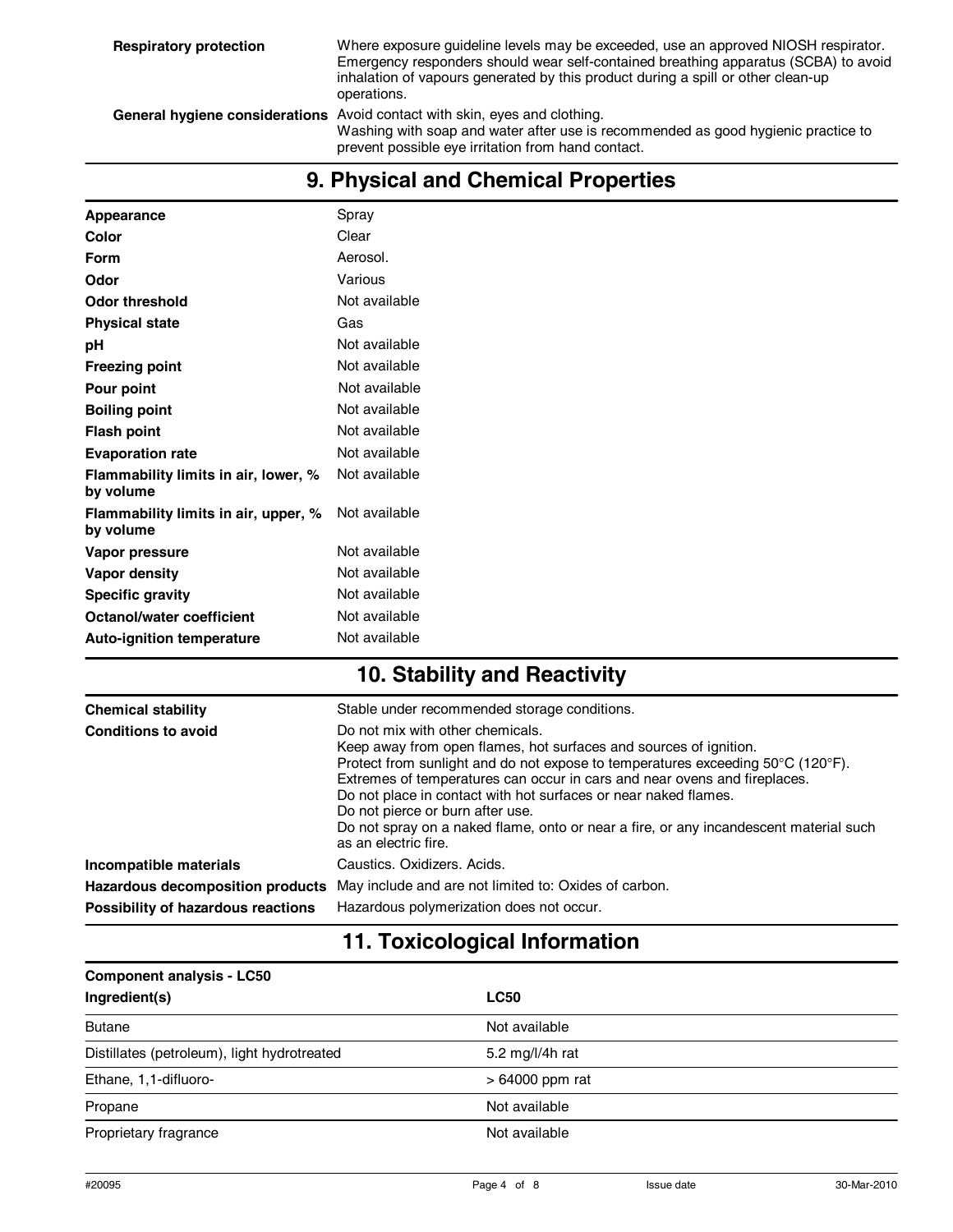#### **Component analysis - Oral LD50**

| Ingredient(s) |  |
|---------------|--|
|               |  |

| Ingredient(s)                               | <b>LD50</b>                                                                                                             |
|---------------------------------------------|-------------------------------------------------------------------------------------------------------------------------|
| <b>Butane</b>                               | Not available                                                                                                           |
| Distillates (petroleum), light hydrotreated | 5000 mg/kg rat                                                                                                          |
| Ethane, 1,1-difluoro-                       | 1500 mg/kg rat                                                                                                          |
| Propane                                     | Not available                                                                                                           |
| Proprietary fragrance                       | Not available                                                                                                           |
| <b>Effects of acute exposure</b>            |                                                                                                                         |
| <b>Eye</b>                                  | None expected during normal conditions of use.<br>May cause eye irritation upon direct contact with the eyes.           |
| <b>Skin</b>                                 | None expected during normal conditions of use.<br>May cause skin irritation in susceptible persons.                     |
| Inhalation                                  | NOTE TO PARENTS: Intentional misuse by deliberately concentrating and inhaling the<br>contents may be harmful or fatal. |
| Ingestion                                   | May be harmful if swallowed.                                                                                            |
| <b>Sensitization</b>                        | The finished product is not expected to have chronic health effects.                                                    |
| <b>Chronic effects</b>                      | The finished product is not expected to have chronic health effects.                                                    |
| Carcinogenicity                             | The finished product is not expected to have chronic health effects.                                                    |
| <b>Mutagenicity</b>                         | The finished product is not expected to have chronic health effects.                                                    |
| <b>Reproductive effects</b>                 | The finished product is not expected to have chronic health effects.                                                    |
| <b>Teratogenicity</b>                       | The finished product is not expected to have chronic health effects.                                                    |
| <b>Synergistic Materials</b>                | Not available                                                                                                           |

# **12. Ecological Information**

| <b>Ecotoxicity</b>                                                                     | This product has not been tested. |                                                                                                                                                                 |  |  |  |
|----------------------------------------------------------------------------------------|-----------------------------------|-----------------------------------------------------------------------------------------------------------------------------------------------------------------|--|--|--|
| <b>Ecotoxicity - Freshwater Fish Species Data</b>                                      |                                   |                                                                                                                                                                 |  |  |  |
| Distillates (petroleum), light<br>hydrotreated<br><b>Ecotoxicity - Water Flea Data</b> | 64742-47-8                        | 96 Hr LC50 Pimephales promelas: 45 mg/L [flow-through]; 96 Hr LC50 Lepomis<br>macrochirus: 2.2 mg/L [static]; 96 Hr LC50 Oncorhynchus mykiss: 2.4 mg/L [static] |  |  |  |
| Distillates (petroleum), light<br>hydrotreated                                         | 64742-47-8                        | 96 Hr LC50 Den-dronereides heteropoda: 4720 mg/L                                                                                                                |  |  |  |
| <b>Environmental effects</b>                                                           | Not available                     |                                                                                                                                                                 |  |  |  |
| <b>Aquatic toxicity</b>                                                                | Not available                     |                                                                                                                                                                 |  |  |  |
| Persistence / degradability                                                            | Not available                     |                                                                                                                                                                 |  |  |  |
| Bioaccumulation / accumulation                                                         | Not available                     |                                                                                                                                                                 |  |  |  |
| <b>Partition coefficient</b>                                                           | Not available                     |                                                                                                                                                                 |  |  |  |
| Mobility in environmental media                                                        | Not available                     |                                                                                                                                                                 |  |  |  |
| <b>Chemical fate information</b>                                                       | Not available                     |                                                                                                                                                                 |  |  |  |

## **13. Disposal Considerations**

| Waste codes                              | Not available                                                                                                                                                                                                                                                                                                                                                                    |  |
|------------------------------------------|----------------------------------------------------------------------------------------------------------------------------------------------------------------------------------------------------------------------------------------------------------------------------------------------------------------------------------------------------------------------------------|--|
| <b>Disposal instructions</b>             | Dispose in accordance with all applicable regulations.<br>Container disposal: Empty containers may be included with domestic refuse for disposal<br>to a landfill. This container may also be recycled in communities where aerosol<br>container recycling is available. Before offering for recycling, empty the can or use the<br>product according to the label instructions. |  |
| Waste from residues / unused<br>products | Not available                                                                                                                                                                                                                                                                                                                                                                    |  |
| Contaminated packaging                   | Not available                                                                                                                                                                                                                                                                                                                                                                    |  |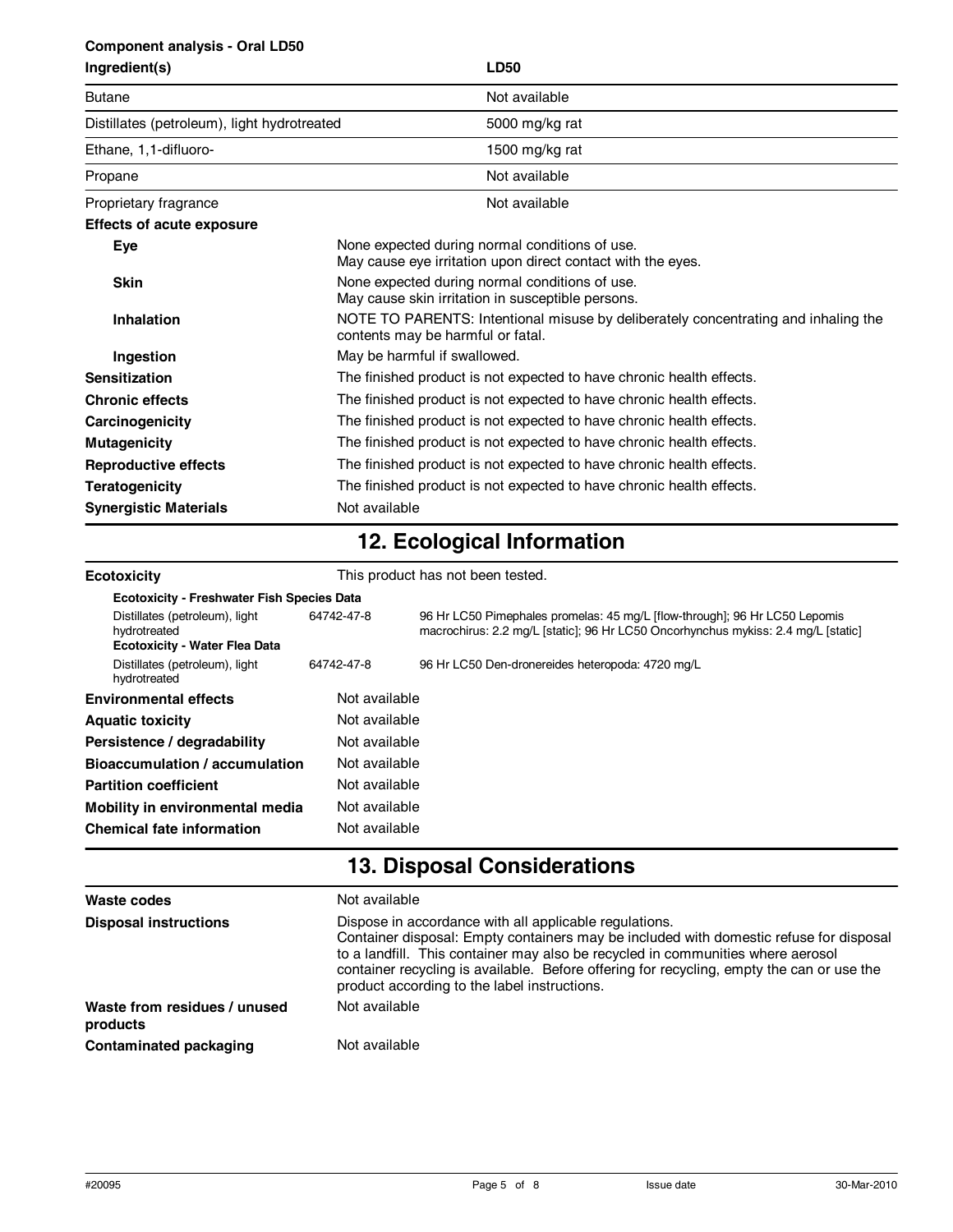## **14. Transport Information**

**U.S. Department of Transportation (DOT)**

UN 1950, Aerosols, Class 2.1, Limited Quantity Re-classed as Consumer Commodity ORM-D

**Transportation of Dangerous Goods (TDG - Canada)**

Consumer Commodity/Limited Quantity/LTD.QTY

**IMDG (Marine Transport)** 

UN 1950, Aerosols, Class 2.1, Limited Quantity

**IATA/ICAO (Air)**

UN 1950, Aerosols, Flammable, Class 2.1, Limited Quantity or Consumer Commodity, ID 8000 if acceptable to airline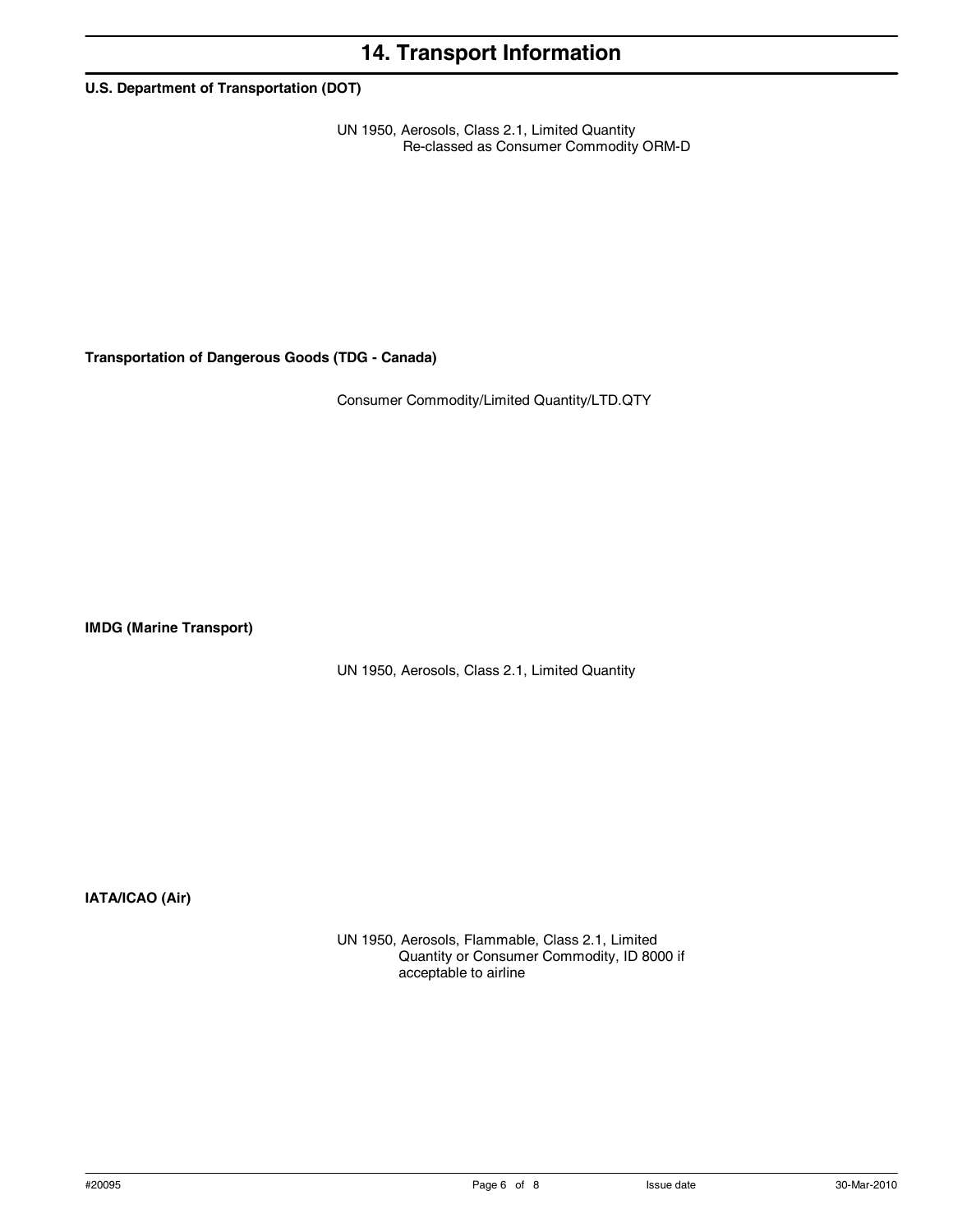| 15. Regulatory Information                                                      |                                                                                                                                                                         |                   |                                                                                                                                       |                        |  |
|---------------------------------------------------------------------------------|-------------------------------------------------------------------------------------------------------------------------------------------------------------------------|-------------------|---------------------------------------------------------------------------------------------------------------------------------------|------------------------|--|
| <b>US Federal regulations</b>                                                   | This product is a "Hazardous Chemical" as defined by the OSHA Hazard<br>Communication Standard, 29 CFR 1910.1200.<br>CERCLA/SARA Hazardous Substances - Not applicable. |                   |                                                                                                                                       |                        |  |
|                                                                                 |                                                                                                                                                                         |                   | <b>Product Registration:</b> Not registered                                                                                           |                        |  |
| <b>Occupational Safety and Health Administration (OSHA)</b>                     |                                                                                                                                                                         |                   |                                                                                                                                       |                        |  |
| 29 CFR 1910.1200 hazardous<br>chemical                                          | Yes                                                                                                                                                                     |                   |                                                                                                                                       |                        |  |
| <b>CERCLA (Superfund) reportable quantity</b><br>None                           |                                                                                                                                                                         |                   |                                                                                                                                       |                        |  |
| Superfund Amendments and Reauthorization Act of 1986 (SARA)                     |                                                                                                                                                                         |                   |                                                                                                                                       |                        |  |
| <b>Hazard categories</b>                                                        | Immediate Hazard - Yes<br>Delayed Hazard - Yes<br>Fire Hazard - Yes<br>Pressure Hazard - No<br>Reactivity Hazard - No                                                   |                   |                                                                                                                                       |                        |  |
| Section 302 extremely<br>hazardous substance                                    | No                                                                                                                                                                      |                   |                                                                                                                                       |                        |  |
| Section 311 hazardous chemical Yes                                              |                                                                                                                                                                         |                   |                                                                                                                                       |                        |  |
| <b>Clean Air Act (CAA)</b>                                                      | Not available                                                                                                                                                           |                   |                                                                                                                                       |                        |  |
| <b>Clean Water Act (CWA)</b>                                                    | Not available                                                                                                                                                           |                   |                                                                                                                                       |                        |  |
| <b>State regulations</b>                                                        | This product does not contain a chemical known to the State of California to cause<br>cancer, birth defects or other reproductive harm.                                 |                   |                                                                                                                                       |                        |  |
| U.S. - California - 8 CCR Section 339 - Director's List of Hazardous Substances |                                                                                                                                                                         |                   |                                                                                                                                       |                        |  |
| <b>Butane</b><br>U.S. - Massachusetts - Right To Know List                      | 106-97-8                                                                                                                                                                | Present           |                                                                                                                                       |                        |  |
| <b>Butane</b>                                                                   | 106-97-8                                                                                                                                                                | Present           |                                                                                                                                       |                        |  |
| Ethane, 1,1-difluoro-                                                           | 75-37-6                                                                                                                                                                 | Present           |                                                                                                                                       |                        |  |
| Propane<br>U.S. - Minnesota - Hazardous Substance List                          | 74-98-6                                                                                                                                                                 | Present           |                                                                                                                                       |                        |  |
|                                                                                 | 106-97-8                                                                                                                                                                | Present           |                                                                                                                                       |                        |  |
| <b>Butane</b><br>Propane                                                        | 74-98-6                                                                                                                                                                 | Simple asphyxiant |                                                                                                                                       |                        |  |
| U.S. - New Jersey - Right to Know Hazardous Substance List                      |                                                                                                                                                                         |                   |                                                                                                                                       |                        |  |
| <b>Butane</b>                                                                   | 106-97-8                                                                                                                                                                | sn 0273           |                                                                                                                                       |                        |  |
| Ethane, 1,1-difluoro-                                                           | 75-37-6                                                                                                                                                                 | sn 0715           |                                                                                                                                       |                        |  |
| Propane                                                                         | 74-98-6                                                                                                                                                                 | sn 1594           |                                                                                                                                       |                        |  |
| U.S. - Pennsylvania - RTK (Right to Know) List                                  |                                                                                                                                                                         |                   |                                                                                                                                       |                        |  |
| <b>Butane</b>                                                                   | 106-97-8                                                                                                                                                                | Present           |                                                                                                                                       |                        |  |
| Propane                                                                         | 74-98-6                                                                                                                                                                 | Present           |                                                                                                                                       |                        |  |
| U.S. - Rhode Island - Hazardous Substance List                                  |                                                                                                                                                                         |                   |                                                                                                                                       |                        |  |
| <b>Butane</b>                                                                   | 106-97-8                                                                                                                                                                | Toxic; Flammable  |                                                                                                                                       |                        |  |
| Propane                                                                         | 74-98-6                                                                                                                                                                 | Toxic; Flammable  |                                                                                                                                       |                        |  |
| <b>Inventory status</b>                                                         |                                                                                                                                                                         |                   |                                                                                                                                       |                        |  |
| Country(s) or region                                                            |                                                                                                                                                                         | Inventory name    |                                                                                                                                       | On inventory (yes/no)* |  |
| United States & Puerto Rico                                                     |                                                                                                                                                                         |                   | Toxic Substances Control Act (TSCA) Inventory                                                                                         | Yes.                   |  |
|                                                                                 |                                                                                                                                                                         |                   | A "Yes" indicates that all components of this product comply with the inventory requirements administered by the governing country(s) |                        |  |

### **16. Other Information**

**Disclaimer** This product should only be used as directed on the label and for the purpose intended. To the best of our knowledge, the information contained herein is accurate. However, neither the above named supplier nor any of its subsidiaries assumes any liability whatsoever for the accuracy or completeness of the information contained herein. Final determination of suitability of any material is the sole responsibility of the user. All materials may present unknown hazards and should be used with caution. Although certain hazards are described herein, we cannot guarantee that these are the only hazards that exist.